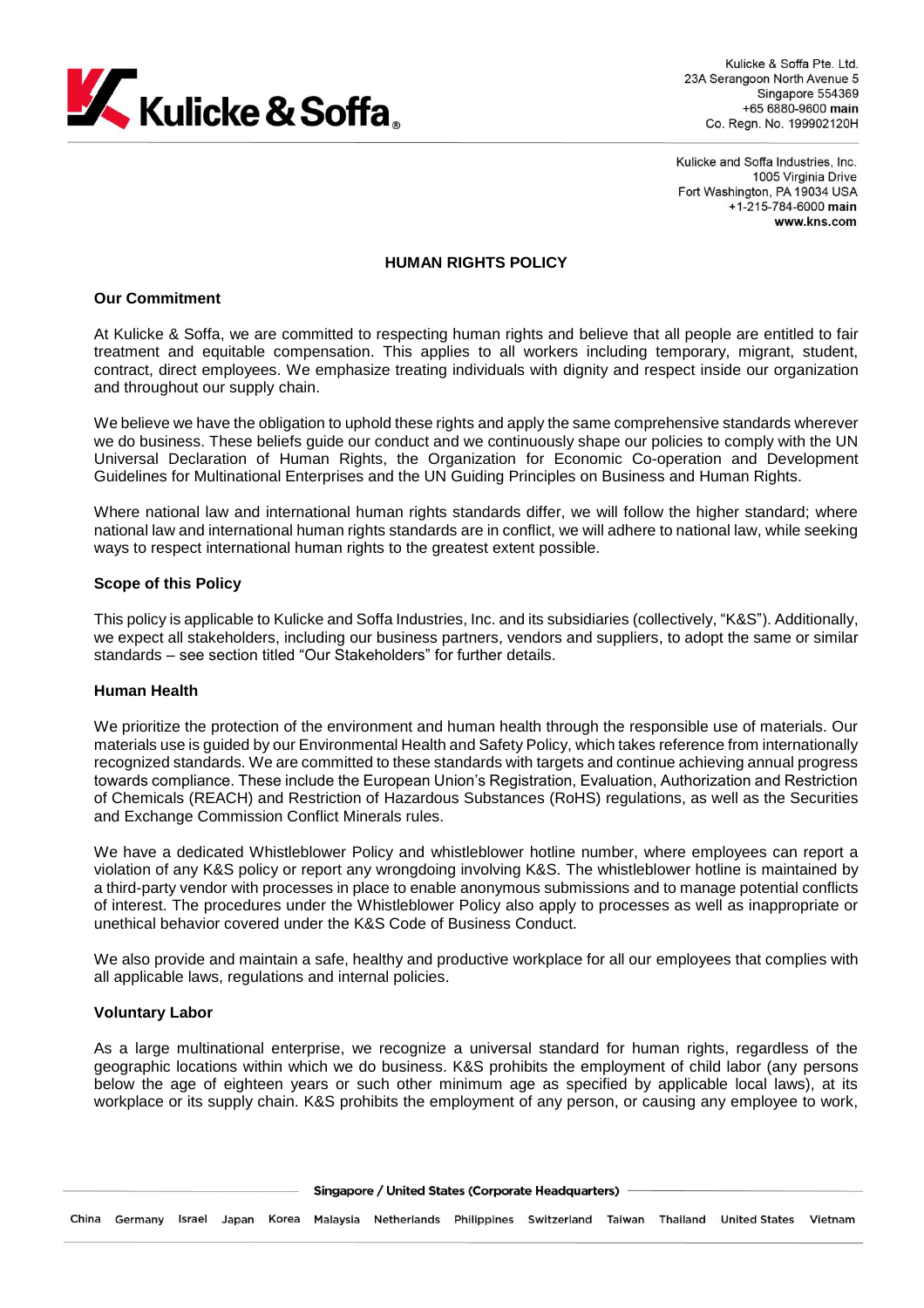

Kulicke & Soffa Pte Ltd. 23A Serangoon North Avenue 5 Singapore 554369 +65 6880-9600 main Co. Regn. No. 199902120H

Kulicke and Soffa Industries, Inc. 1005 Virginia Drive Fort Washington, PA 19034 USA +1-215-784-6000 main www.kns.com

against their will, including slavery, chattel slavery, bonded labor (including debt bondage), prison labor or forced overtime. K&S also prohibits any form of corporal punishment or coercion related to or in connection with an employee's work. We train our employees to abide by the principles during our annual Code of Business Conduct training and provide a whistleblower hotline number for employees to anonymously report any potential violations.

## **Our Stakeholders**

We hold our stakeholders, including suppliers, vendors and business partners to the same standard to which we hold ourselves, in terms of our belief in universal human rights and environmental safety. We prohibit the use of child and forced labor and disclose an annual conflict minerals report.

We have a comprehensive vetting process for all third-party partnerships, including suppliers who form part of our supply chain ("**Direct Suppliers**"). Direct Suppliers are assessed through the Supplier Quality Scorecard which covers areas of risk, health and safety, human rights and environmental impacts. Furthermore, our suppliers must undergo periodic risk-screening, assessments and audits to ensure their continued qualification.

All qualified Direct Suppliers must endorse and comply with a Direct Supplier Code of Business Conduct and Ethics (the "**Direct Supplier Code**"). The Direct Supplier Code requires the Direct Supplier certify that its working conditions are safe, its workers are treated with respect and dignity, and that its business operations are environmentally responsible. The Direct Supplier Code also highlights areas of ethical risk, sets out guidance in recognizing and dealing with ethical issues, and establish mechanisms to report unethical conduct.

Each Direct Supplier is also responsible for adhering to the standards in the Direct Supplier Code and for encouraging their suppliers and subcontractors to adhere to the same. We also equip suppliers with renewed capabilities to comply with our enhanced standards by investing in supplier training workshops, training and engagement.

## **Diversity & Inclusion**

We believe that the power of a diverse workforce lies in the full-spectrum of capabilities brought by a myriad of experiences, knowledge and ideas. This not only enables us to foster the creativity necessary for us to keep our competitive advantage, but also links individual success with our broader business purpose to create a purposedriven culture at K&S. We are committed to increasing the diversity of our talent, and prohibit discrimination or harassment of any kind, especially that involving race, color, religion, sex, sexual orientation, gender identity, age, national origin, disability, veteran or military status, marital status, genetic information or citizenship status

Our commitment to diversity and inclusion goes beyond our workforce. The COVID-19 pandemic showed just how important it is to maintain a robust, diverse and inclusive supply chain. We take this realization earnestly and are committed to building a more inclusive network of suppliers, to meet demand and promote widespread, sustainable trade relationships.

# **Right to Water**

Water is a valuable resource and should be easily accessible to all. Moreover, we believe the preservation of water supplies is critical to prevent large-scale land an ecosystem degradation. We are committed to using water resources efficiently, and to reducing the level of pollution in our waste water.

## **Sustained Engagement**

Singapore / United States (Corporate Headquarters)

China Germany Israel Japan Korea Malaysia Netherlands Philippines Switzerland Taiwan Thailand UnitedStates Vietnam